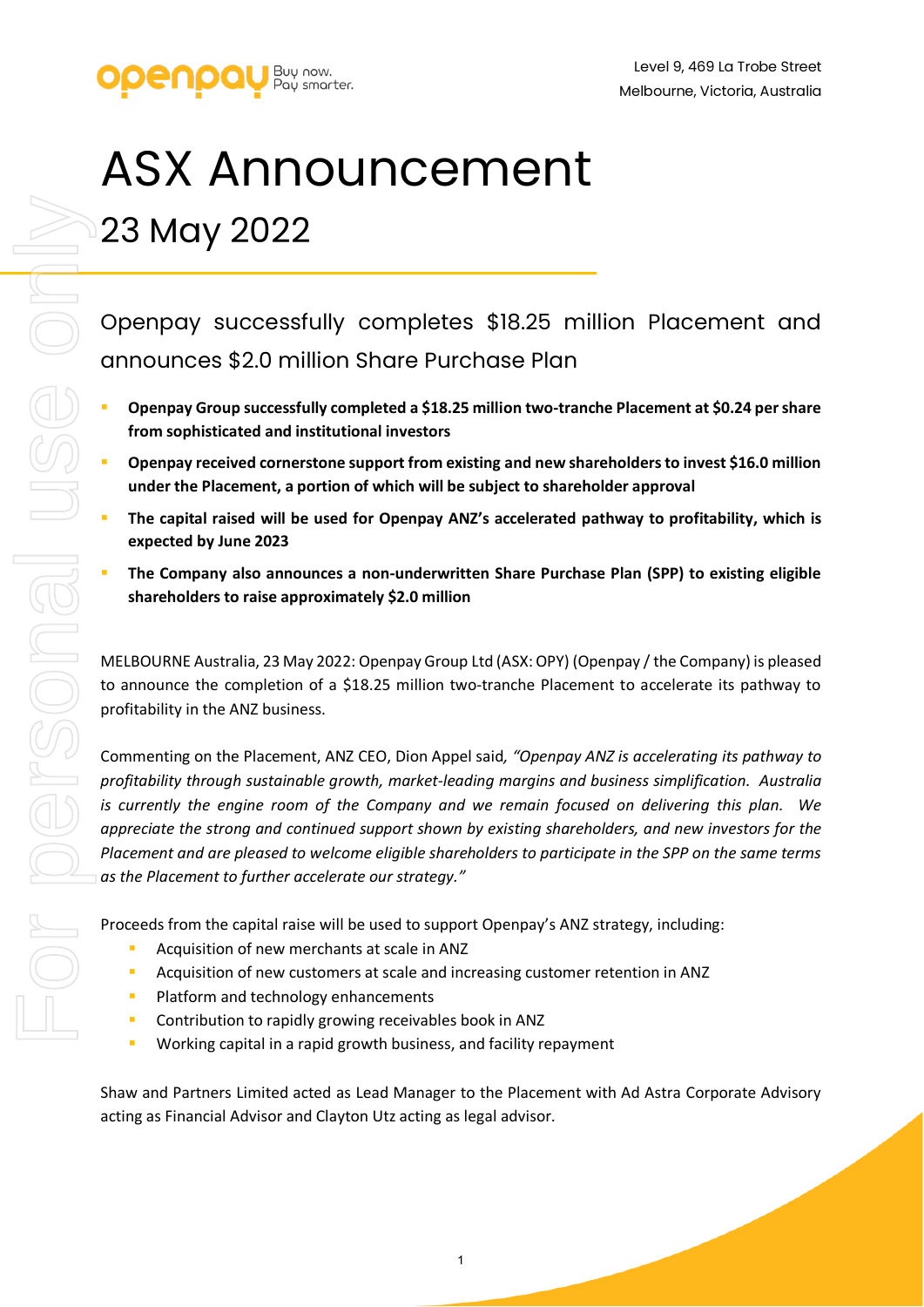

### **Placement Details**

The Company is pleased to confirm it has received firm commitments from new and existing sophisticated institutional shareholders to raise approximately \$18.25 million (before costs) via a two-tranche Placement.

Approximately 76.0 million new fully paid ordinary shares in the Company (New Shares) will be issued under the Placement, which represent 57.9% of Openpay's existing issued capital. New Shares will be issued at an issue price of \$0.24 per share, which represents a:

- <sup>1</sup> 18.6% discount to the last close (\$0.2950) on Thursday, 19 May 2022; and
- 21.9% discount to the 7 Day VWAP (\$0.3074) up to and including Thursday, 19 May 2022

The Placement will occur in two tranches as follows:

- Unconditional Placement of 26.8 million New Shares to raise approximately \$6.4 million under the Company's existing ASX Listing Rule 7.1 and 7.1A Placement capacity, with settlement expected to occur on or about Friday, 27 May 2022 (Tranche 1); and
- Conditional Placement of 49.2 million New Shares to raise \$11.8 million subject to and conditional upon shareholder approval to be sought at an Extraordinary General Meeting (EGM) expected to take place on or around Tuesday, 12 July 2022 (Tranche 2).

The Company has received cornerstone commitments from existing and new institutional shareholders to invest \$16.0 million under the Placement.

As part of the Placement, and subject to shareholder approval, the Company has received cornerstone commitments from existing substantial shareholder and Director Mr Yaniv Meydan (or his associated entities) to invest \$10.0 million under Tranche 2 of the Placement.

Post the Placement, Mr Yaniv Meydan (or his associated entities) will hold approximately 65.8 million shares representing 31.7% of the shares on issue.

The also Company acknowledges the investment by the Chairman, Patrick Tuttle of \$100,000 (subject to and conditional upon shareholder approval).

New Shares to be issued under the Placement will rank pari passu with existing shares in the Company.

#### **Share Purchase Plan (SPP) Details**

Openpay intends to offer a non-underwritten SPP to existing eligible shareholders to raise approximately \$2.0 million. The issue of New Shares under the SPP is subject to shareholder approval, proposed to be sought at the EGM in July 2022.

The SPP allows eligible shareholders, being those shareholders that are residents of Australia or New Zealand that held Openpay shares at 7:00pm on Friday, 20 May 2022 (Record Date), to subscribe for up to \$30,000 worth of New Shares without incurring any brokerage or transaction costs.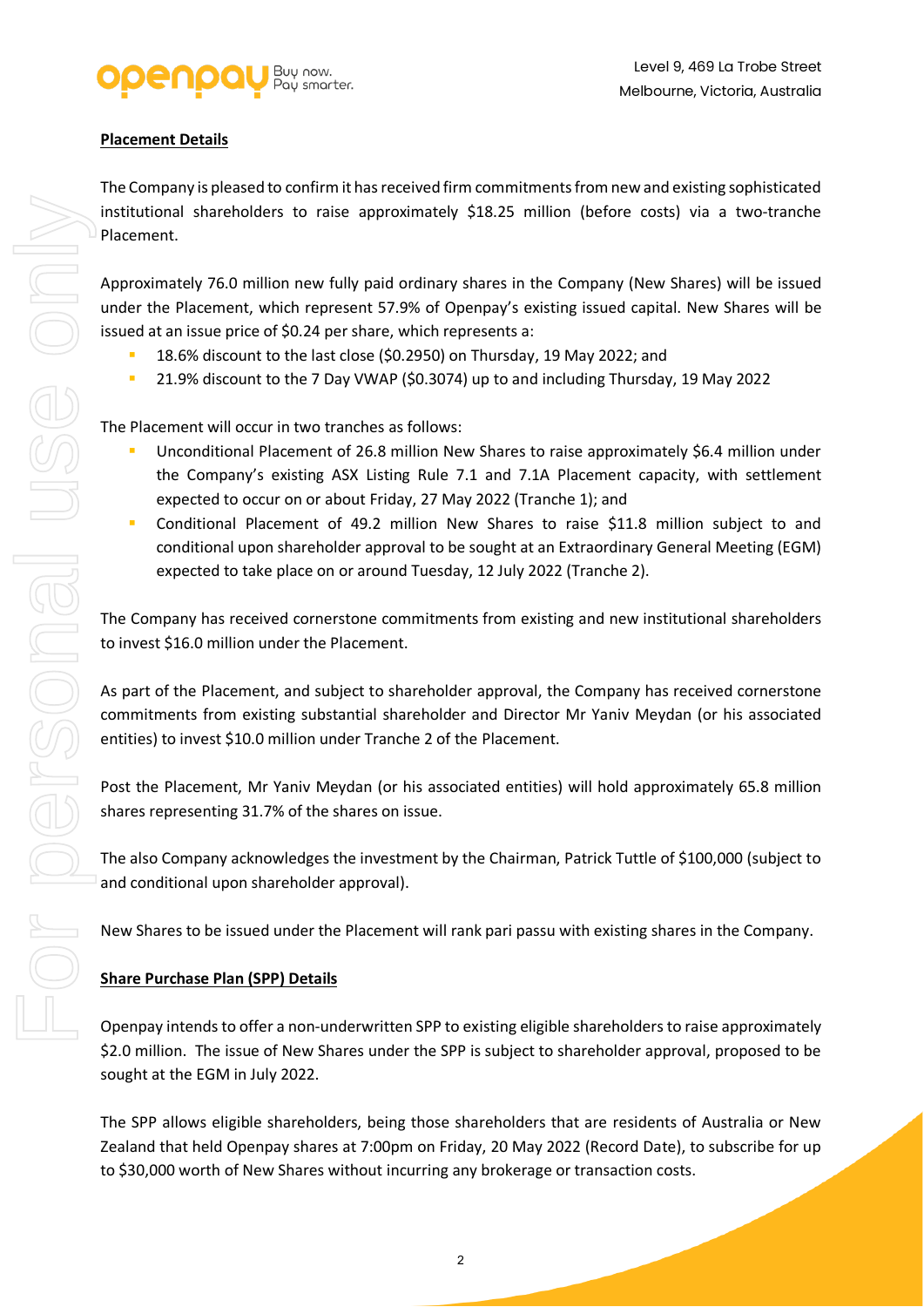

New Shares will be offered under the SPP at \$0.24 cents per share, being the same issue price as the Placement.

As the SPP is not underwritten, the SPP may raise more or less than this amount. In the event that the subscriptions for more than \$2.0 million are received for the SPP, the Company may decide in its absolute discretion to conduct a scale back of applications. The scale back may be applied to the extent and in the manner Openpay sees fit, which may include taking into account a number of factors, such as the size of an applicant's shareholding at the Record Date, the extent to which the applicant has sold or purchased shares since the Record Date, whether the applicant has multiple registered holdings, the date on which the application was made and the total applications received from eligible shareholders.

The terms and conditions of the SPP will be contained in an offer booklet, which is expected to be lodged on the ASX on or about 26 May 2022 and sent to eligible shareholders shortly thereafter.

Under ASX listing rules, Directors may participate in the SPP if they are eligible shareholders. New Shares to be issued under the SPP will rank pari passu with existing shares in the Company.

#### **Indicative Timetable**

| Event                                                                                       | Time (AEST) / Date          |
|---------------------------------------------------------------------------------------------|-----------------------------|
| Record Date for Eligibility to participate in the SPP                                       | 7:00pm, Friday, 20 May 2022 |
| Trading halt lifted and announcement of Placement and SPP                                   | Monday, 23 May 2022         |
| Dispatch SPP Offer Booklet and SPP Offer Period Opens                                       | Thursday, 26 May 2022       |
| Settlement of New Shares issued under the Tranche 1 Placement                               | Friday, 27 May 2022         |
| Allotment and commencement of trading of New Shares issued<br>under the Tranche 1 Placement | Monday, 30 May 2022         |
| <b>SPP Offer Period Closes</b>                                                              | Monday, 11 July 2022        |
| EGM for the approval of the issue of New Shares under the<br><b>Tranche 2 Placement</b>     | Tuesday, 12 July 2022       |
| Settlement of New Shares issued under the Tranche 2 Placement                               | Thursday, 14 July 2022      |
| Allotment and commencement of trading of New Shares issued<br>under the Tranche 2 Placement | Friday, 15 July 2022        |
| Allotment and commencement of trading of New Shares issued<br>under SPP                     | Friday, 15 July 2022        |

Below is an indicative timetable of key dates for the Placement and the SPP:

This assumes that shareholder approval for the issue of New Shares under the Tranche 2 Placement is obtained, and all New Shares are issued under each of the Tranche 1 Placement and the Tranche 2 Placement.

The timetable above is indicative only and remains subject to change at Openpay's discretion, subject to compliance with applicable laws and the ASX Listing Rules. Openpay reserves the right to change the timetable or cancel or withdraw the Placement or the SPP at any time before relevant New Shares are issued, subject to regulatory requirements. Openpay reserves the right to close the SPP early or to accept late applications, in its sole and absolute discretion, should it be considered necessary to do so, by making an announcement to ASX. The commencement and quotation of shares offered under the Placement or the SPP is subject to confirmation from ASX.